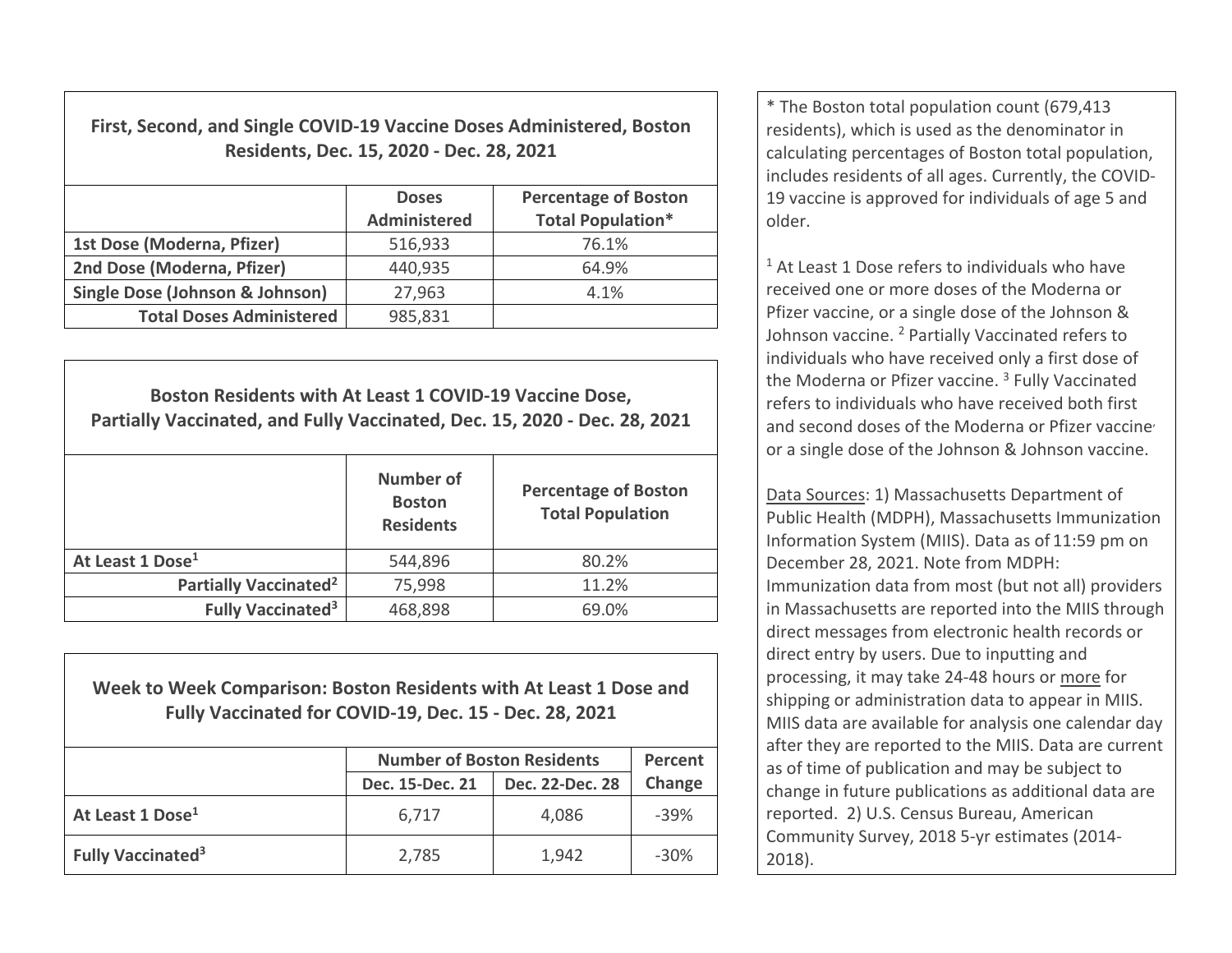

\* Total number of individuals receiving their initial dose in the 10‐week period.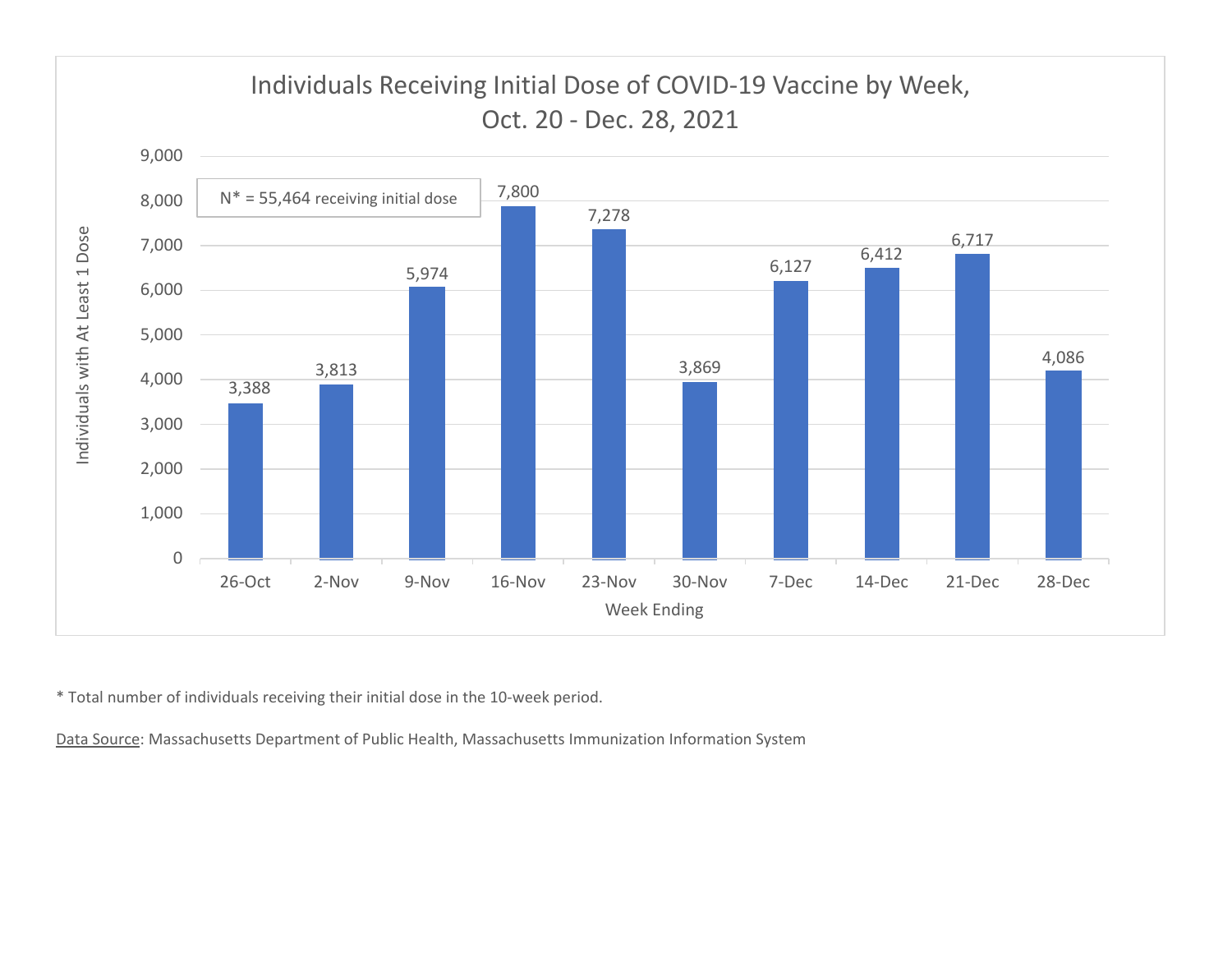

\* Total number of individuals receiving their final dose in the 10‐week period.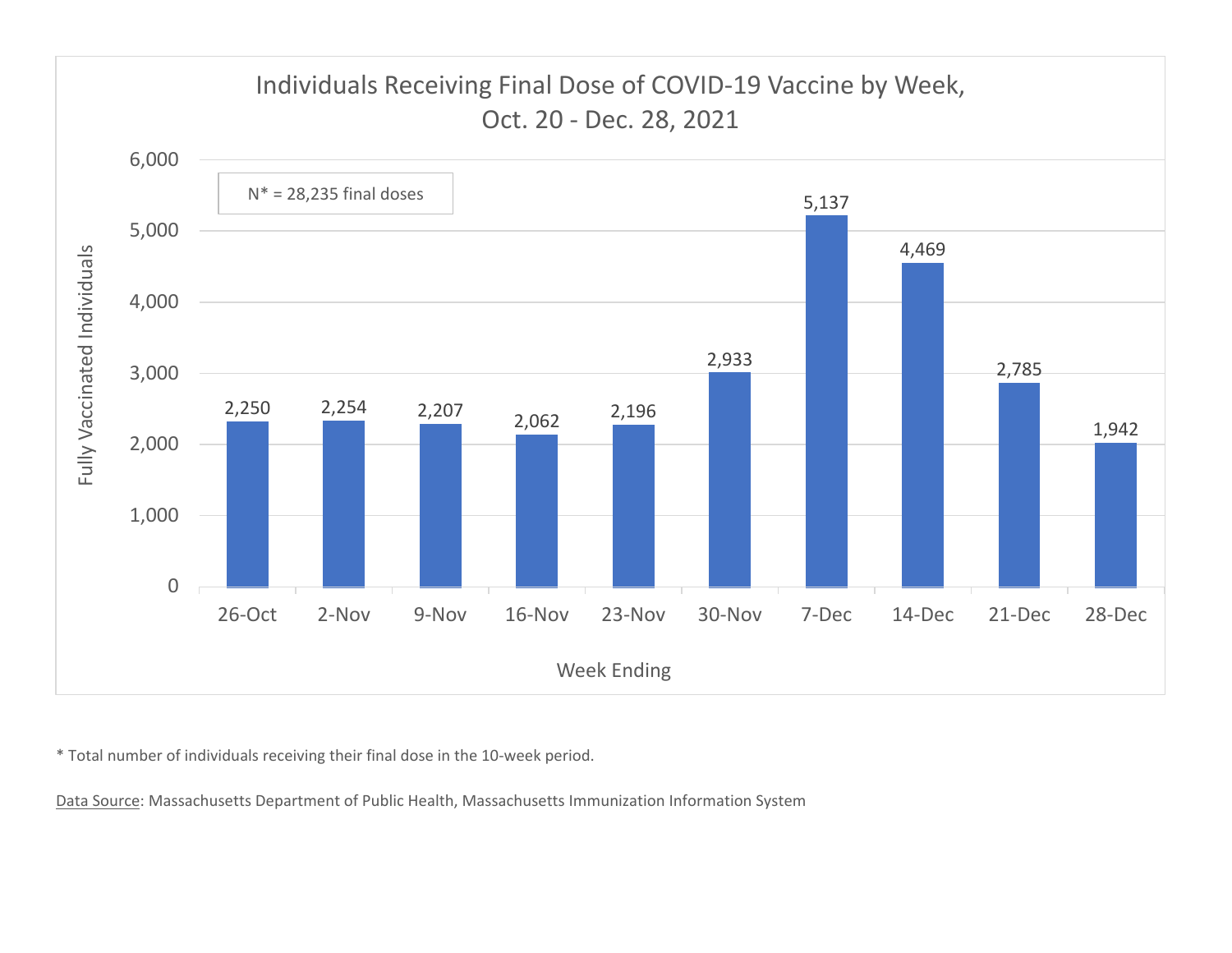

\* Varies from Total N of Individuals with At Least 1 Dose (544,896) due to missing age data for 7 individuals.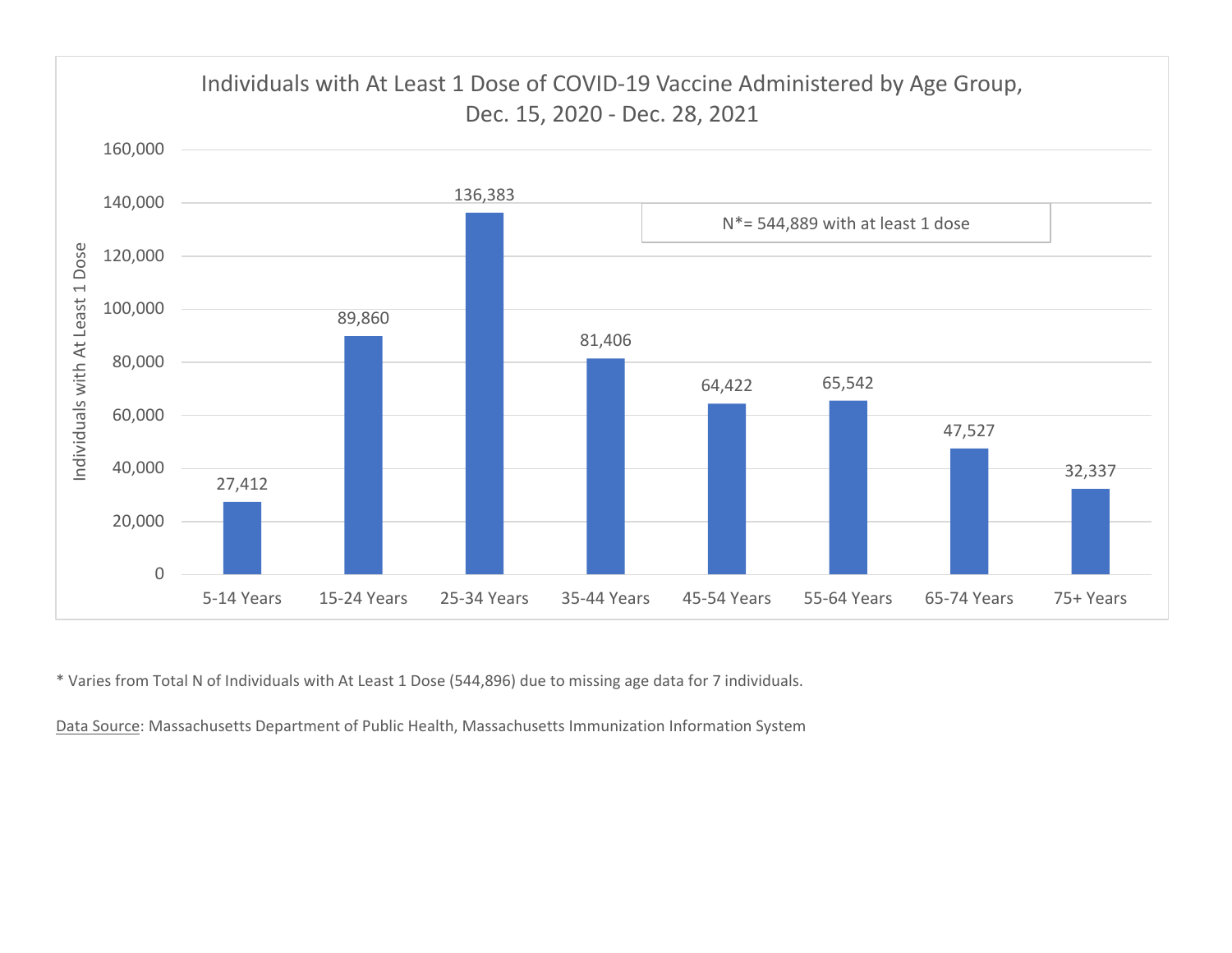

\* Varies from Total N of Individuals with At Least 1 Dose (544,896) due to missing age data for 7 individuals.

In accordance with CDC practices, BPHC has capped the percent of population coverage metrics at 99.9%. These metrics could be greater than 99.9% for multiple reasons, including census denominator data not including all individuals that currently reside in the county (e.g., part time residents) or potential data reporting errors. Estimates may change as new data are made available.

Percentage of overall Boston population with at least 1 dose <sup>=</sup> 80.2%.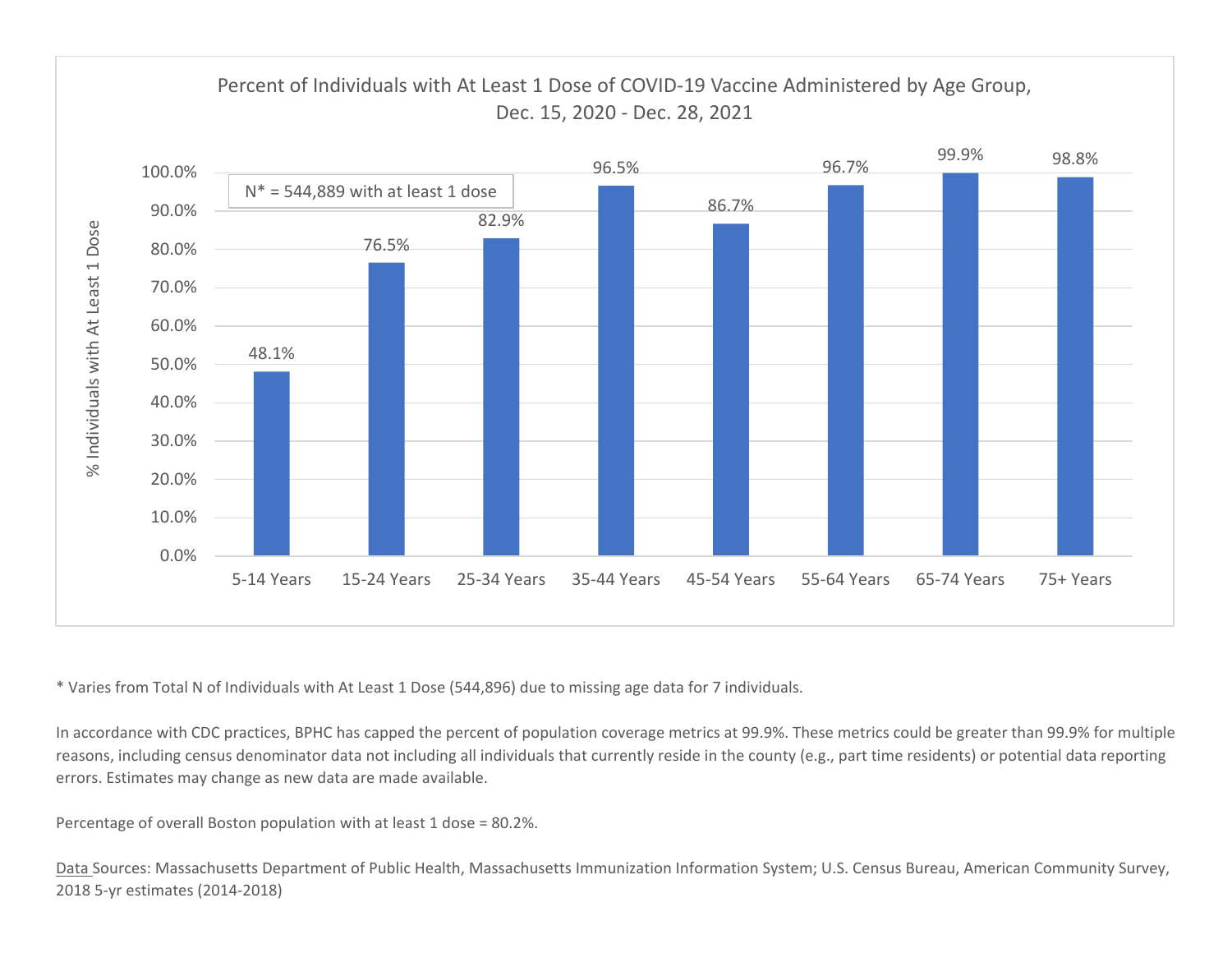

\* Varies from Total N of Fully Vaccinated Individuals (468,898) due to missing age data for 4 individuals.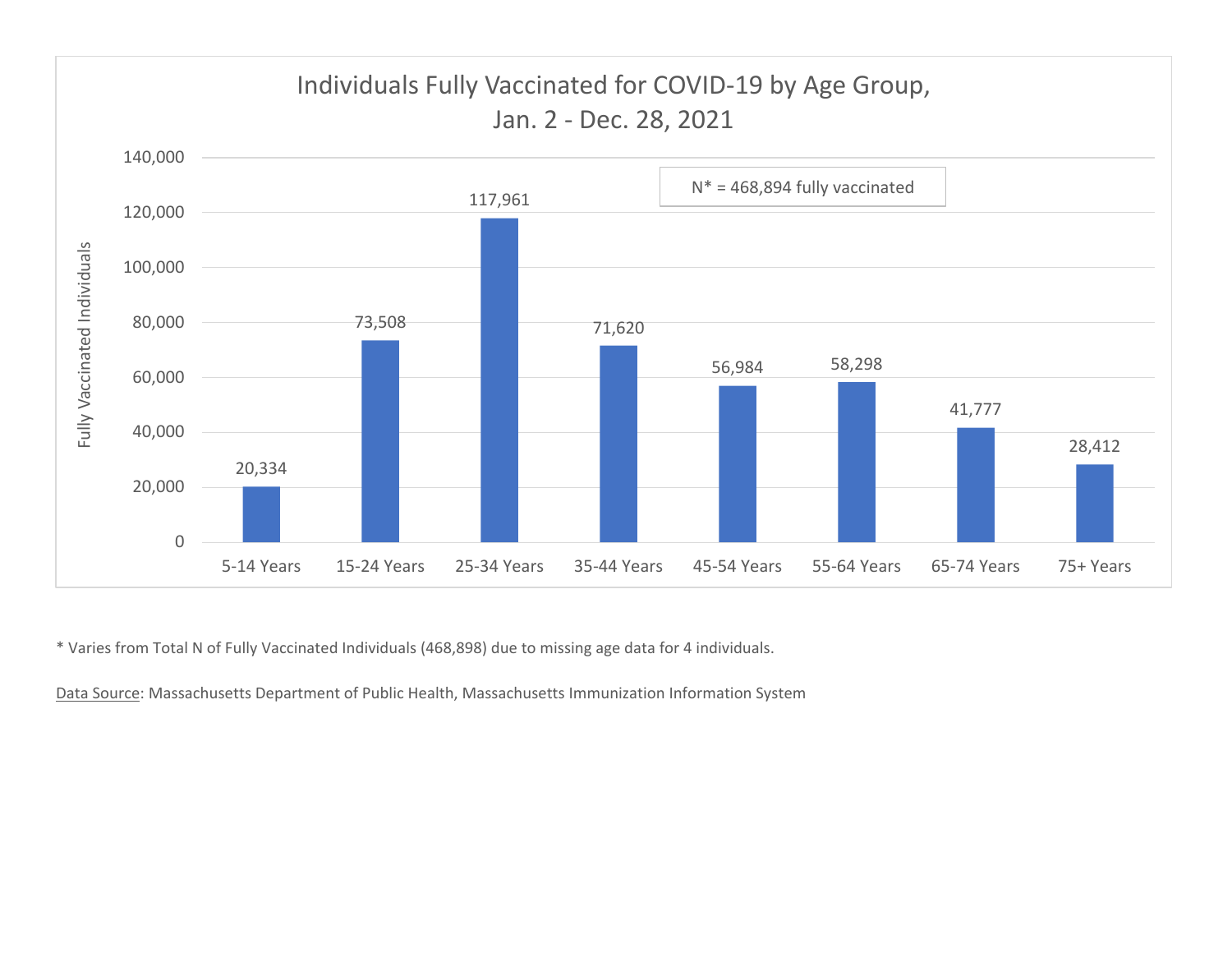

\* Varies from Total N of Fully Vaccinated Individuals (468,898) due to missing age data for 4 individuals.

Percentage of overall Boston population fully vaccinated <sup>=</sup> 69.0%.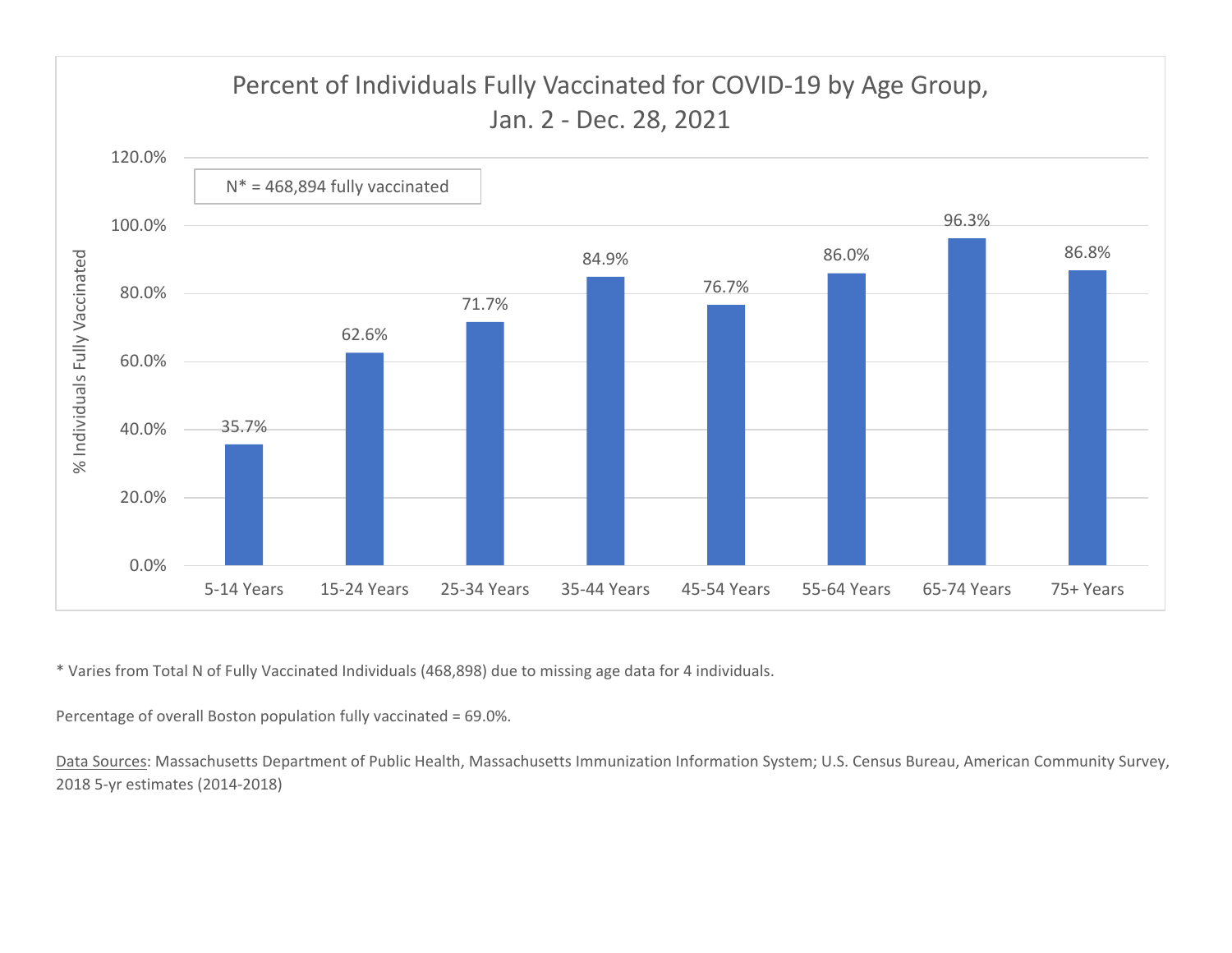## Individuals with At Least 1 Dose of COVID‐19 Vaccine Administered by Race/Ethnicity, Dec. 15, 2020 ‐ Dec. 28, 2021



Asian/PI <sup>=</sup> Asian, Native Hawaiian, and Pacific Islander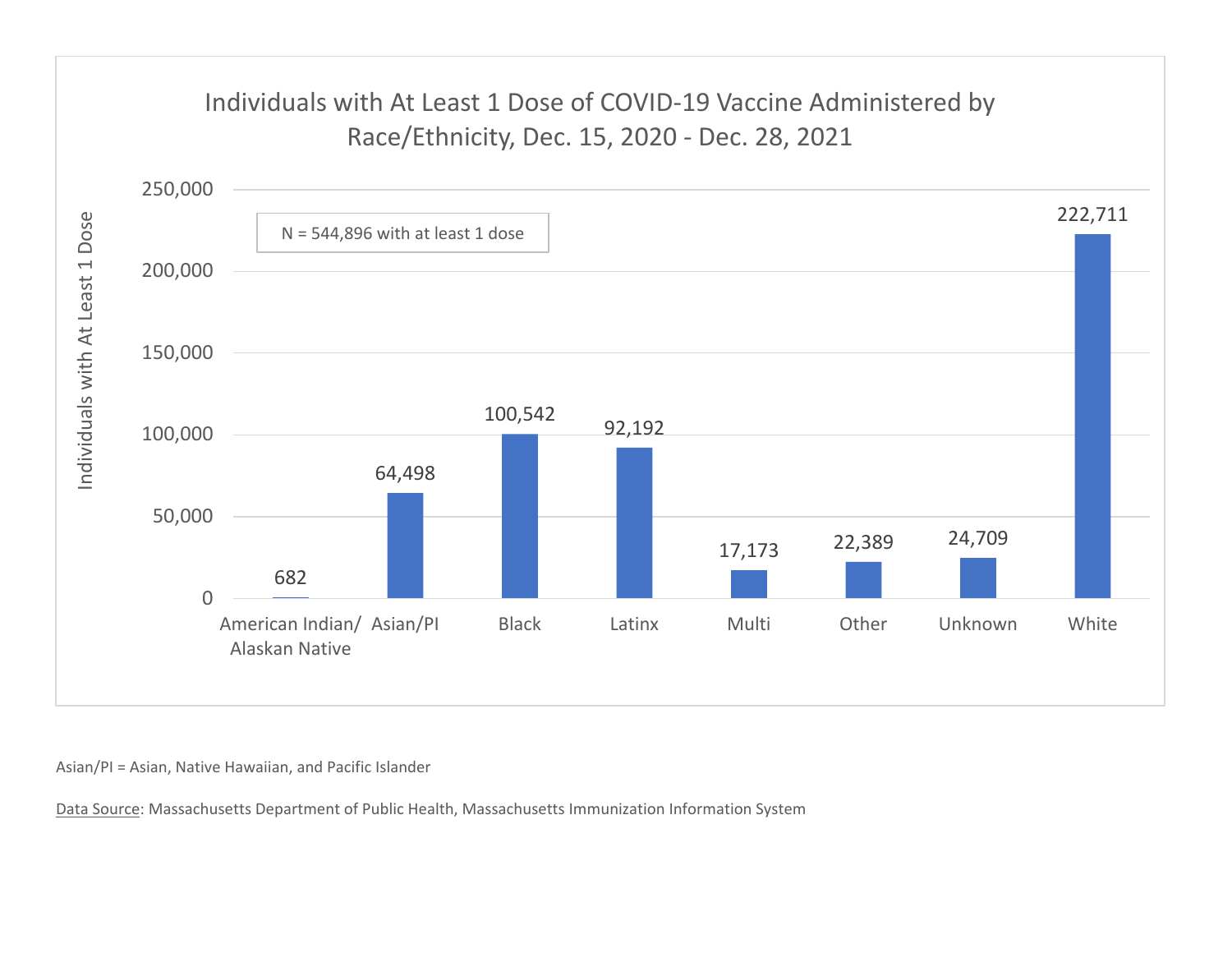# Percentage of Individuals with At Least 1 Dose of COVID‐19 Vaccine Administered by Race/Ethnicity, Dec. 15, 2020 ‐ Dec. 28, 2021



Asian/PI <sup>=</sup> Asian, Native Hawaiian, and Pacific Islander

\* Varies from Total N of Individuals with At Least 1 Dose (544,896) because data for residents who identify as Multiracial, Other, or Unknown are not included in this chart due to lack of comparable population data.

Percentage of overall Boston population with at least 1 dose <sup>=</sup> 80.2%.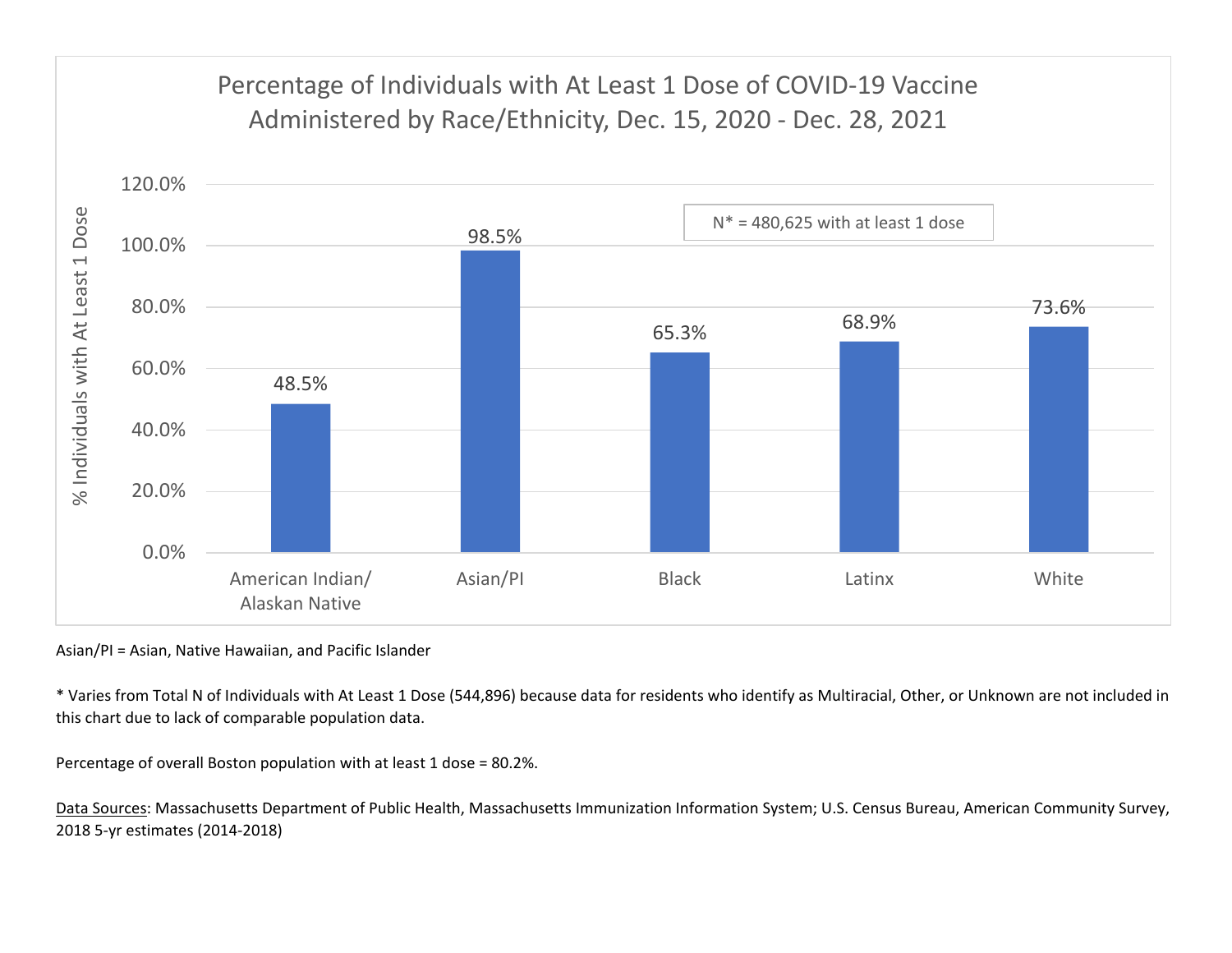

Asian/PI <sup>=</sup> Asian, Native Hawaiian, and Pacific Islander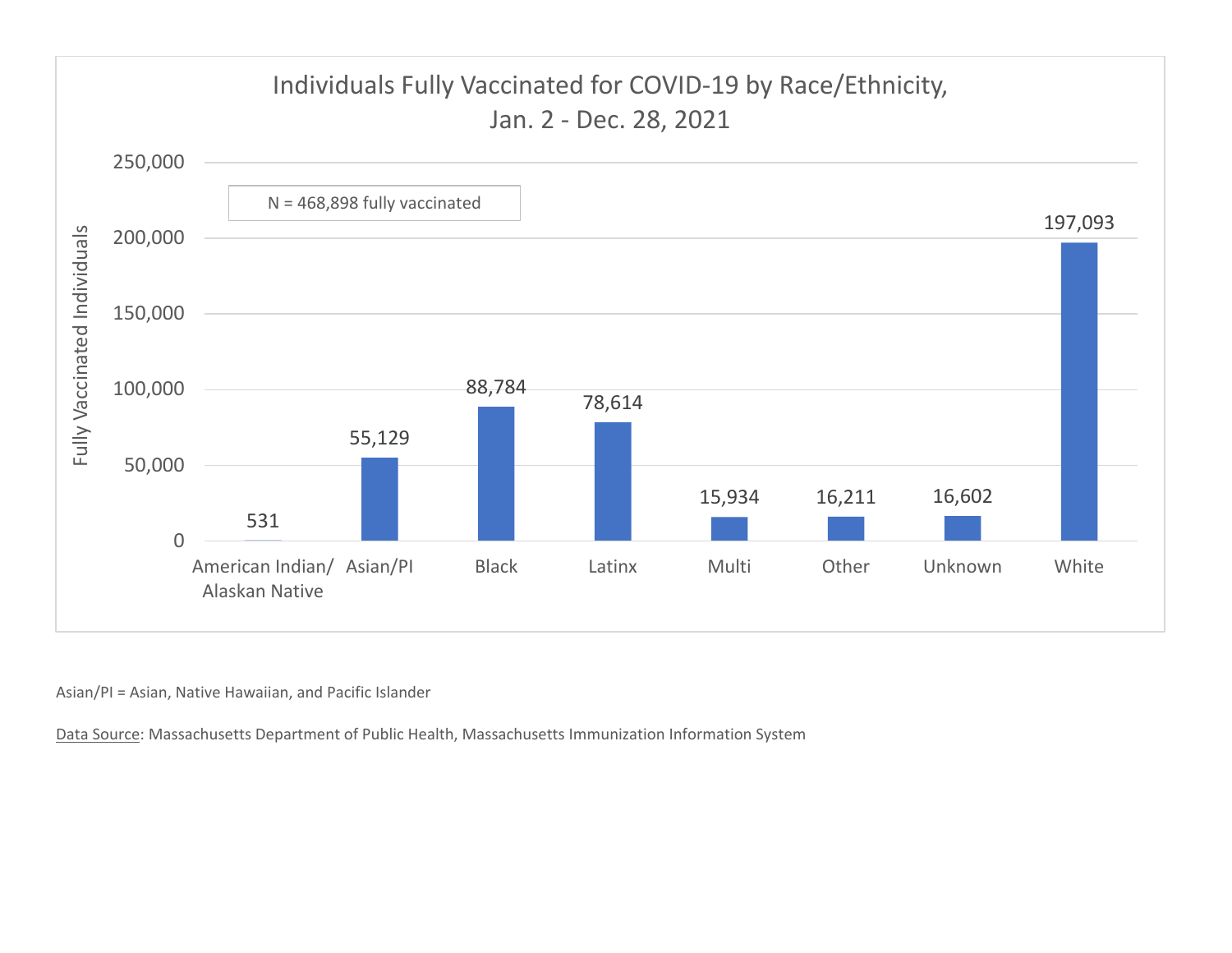

### Asian/PI <sup>=</sup> Asian, Native Hawaiian, and Pacific Islander

\* Varies from Total N of Fully Vaccinated Individuals (468,898) because data for residents who identify as Multiracial, Other, or Unknown are not included in this chart due to lack of comparable population data.

Percentage of overall Boston population fully vaccinated <sup>=</sup> 69.0%.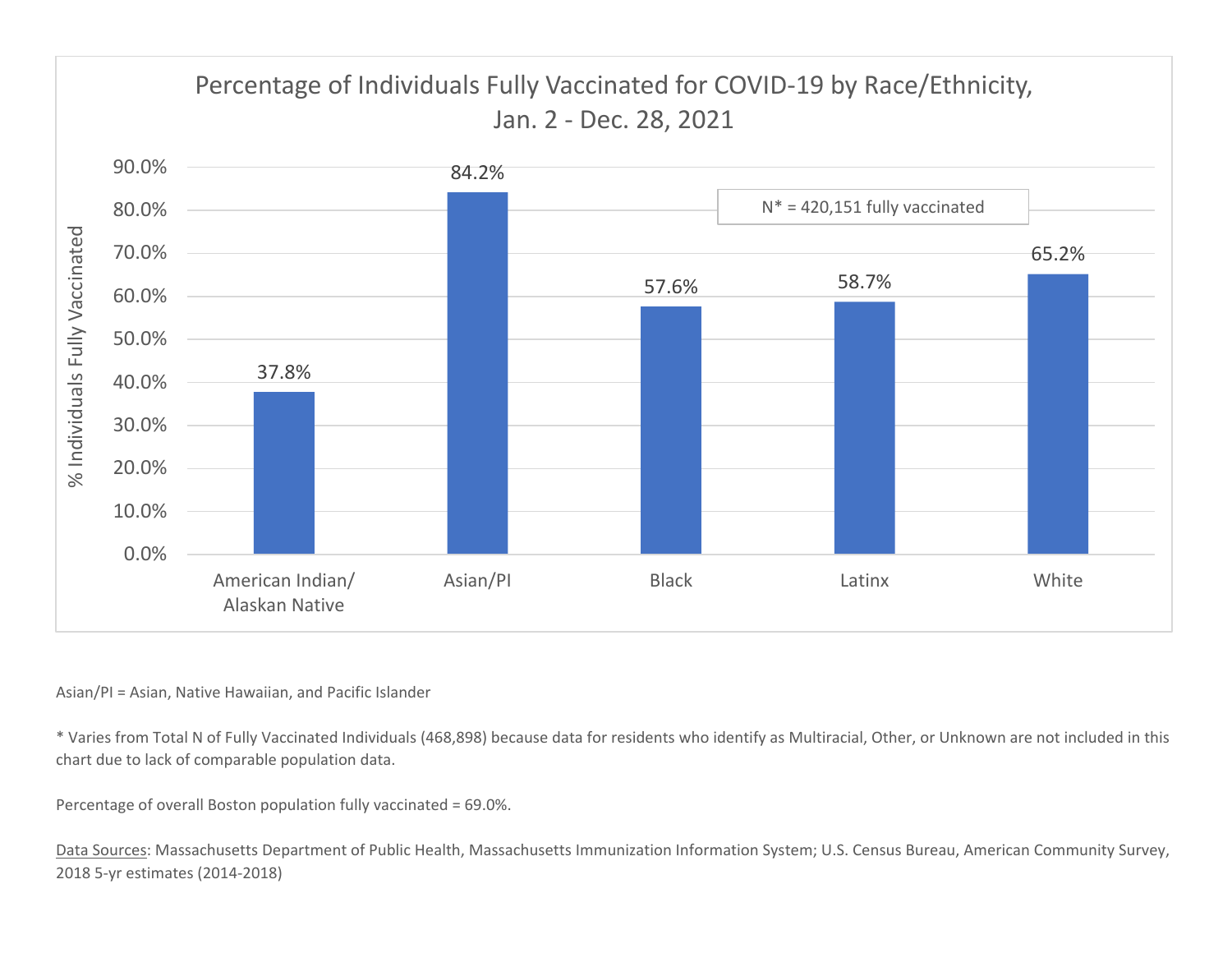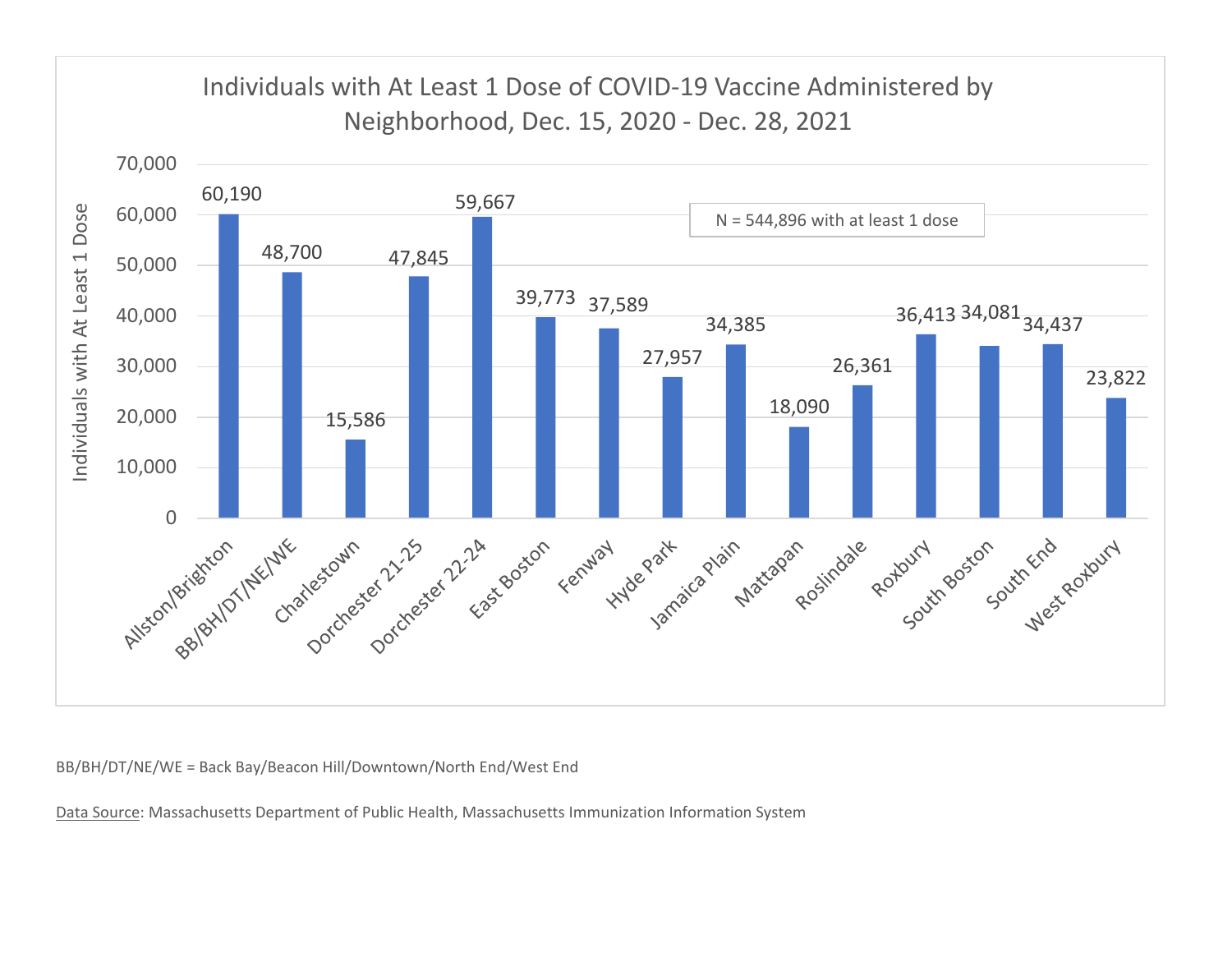

Percentage of overall Boston population with at least 1 dose <sup>=</sup> 80.2%.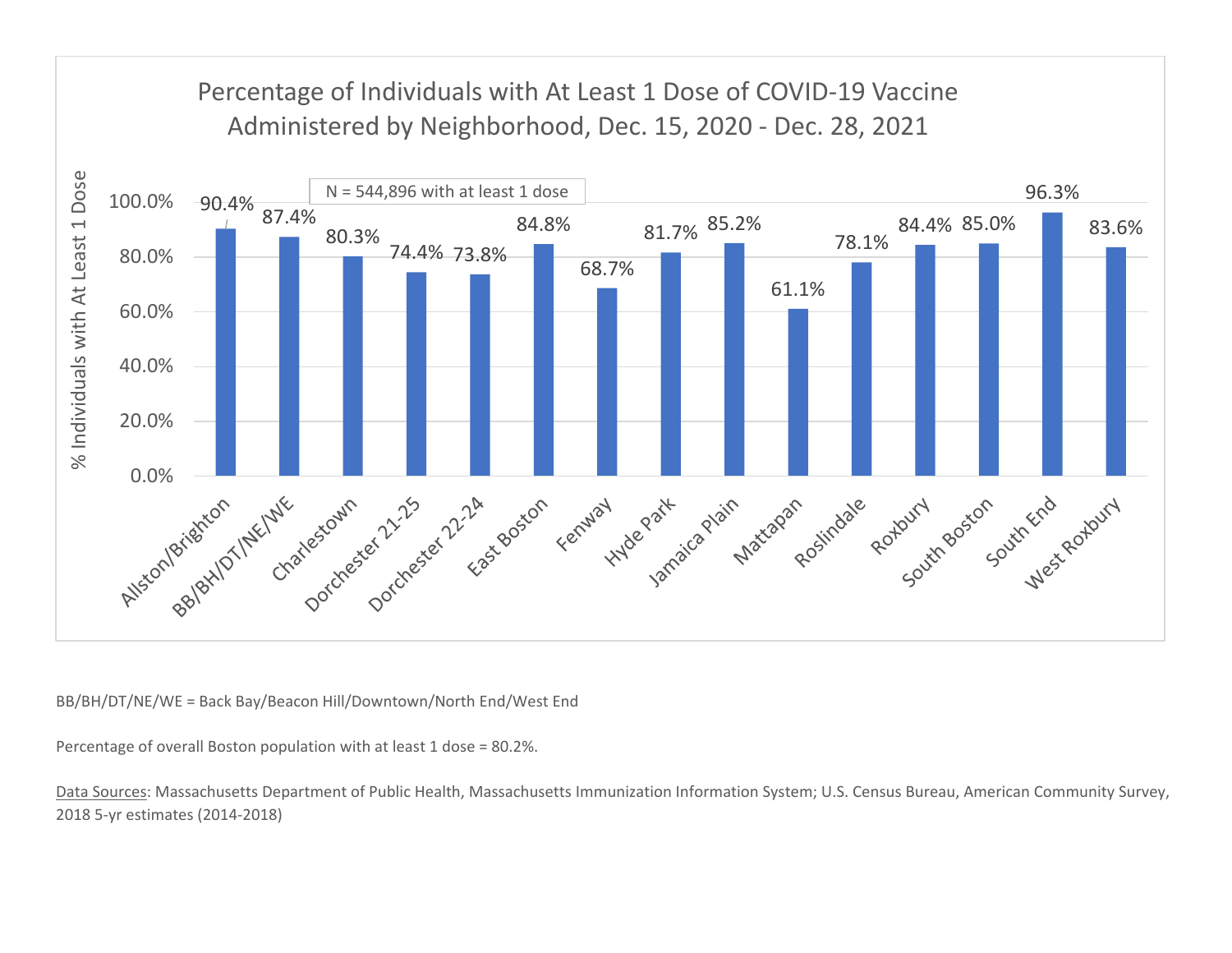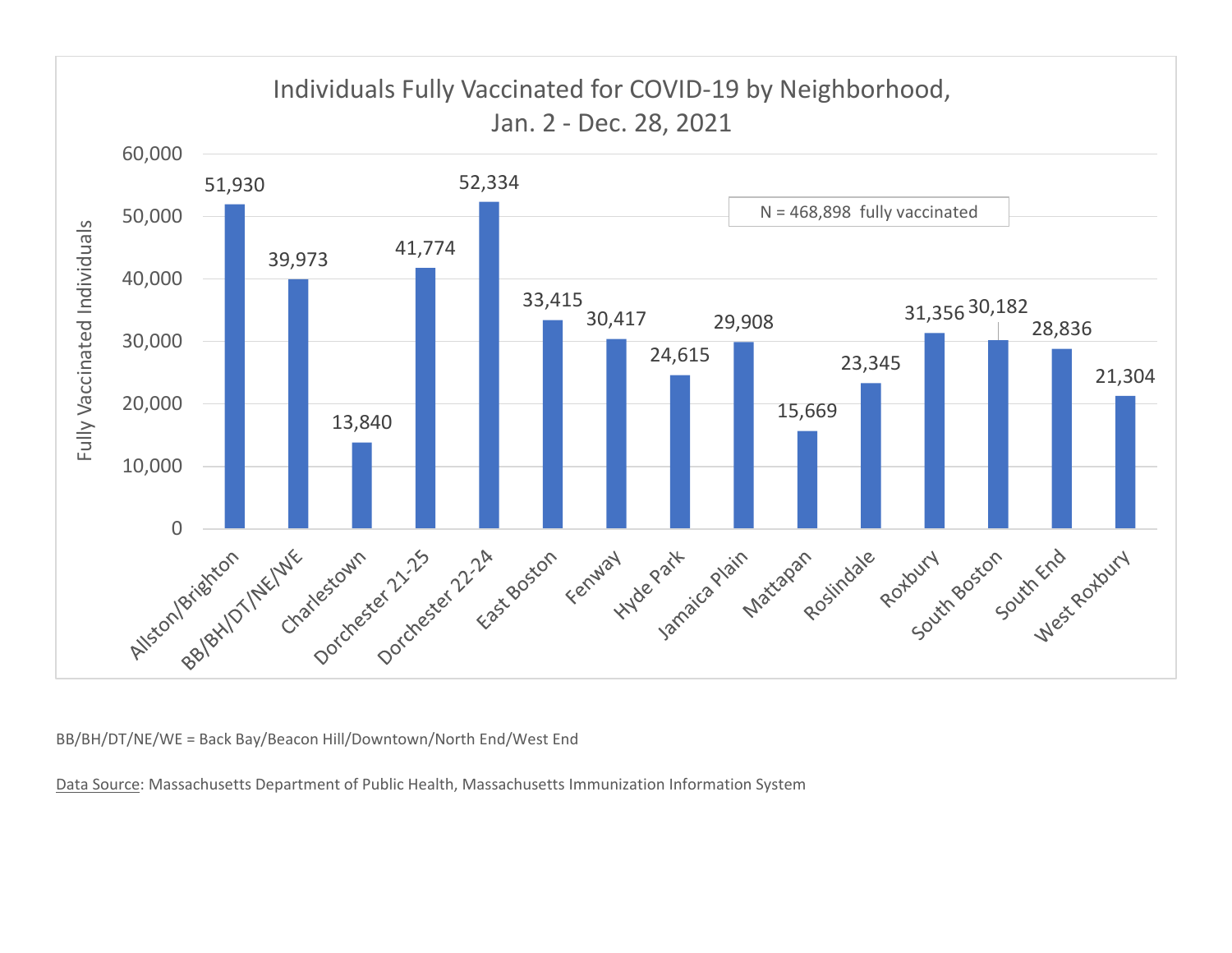

Percentage of overall Boston population fully vaccinated <sup>=</sup> 68.8%.